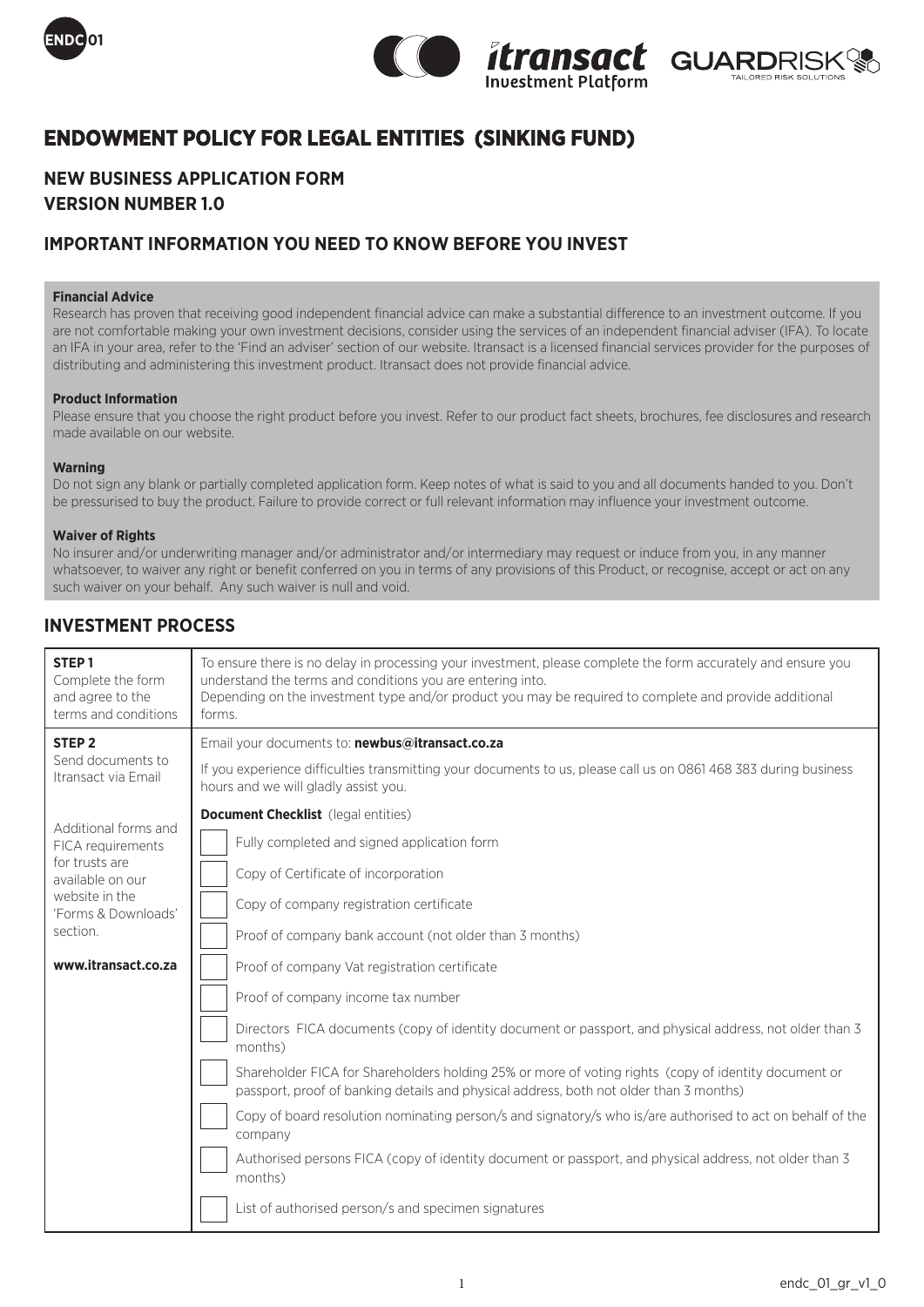

| STEP <sub>3</sub><br><b>Fulfilment</b> | We will acknowledge receipt of your documents and contact you if there are any outstanding requirements.<br>Transactions will only be acted upon after confirmed receipt by the Administrator of a completed and<br>signed investor mandate, investor FICA verification, relevant supporting documentation, and investment<br>funds which have been cleared and made available for investment in the Administrators bank account.<br>You will receive confirmation once your instruction has been processed.<br>You will receive an email welcoming you to Itransact.<br>You will automatically be provided with a secure Itransact online servicing account. New investors are<br>requested to activate their online account by registering on our website within 3 business days. Subsequent<br>products will automatically appear in your online account. |
|----------------------------------------|--------------------------------------------------------------------------------------------------------------------------------------------------------------------------------------------------------------------------------------------------------------------------------------------------------------------------------------------------------------------------------------------------------------------------------------------------------------------------------------------------------------------------------------------------------------------------------------------------------------------------------------------------------------------------------------------------------------------------------------------------------------------------------------------------------------------------------------------------------------|
| <b>CUT OFF TIMES</b>                   | Instructions received <b>before</b> 11h00 on a business day will start processing on that day.<br>Instructions received <b>after</b> 11h00 on a business day will start processing on the next business day.<br>Instructions received <b>on</b> a weekend or public holiday will start processing on the next business day.                                                                                                                                                                                                                                                                                                                                                                                                                                                                                                                                  |

# **SECTION 1: ENITY DETAILS**

| Type of Entity                                            | Listed Company          | Unlisted Company |  |                   | Partnership |  |                 | Sole Proprietor |  |  |
|-----------------------------------------------------------|-------------------------|------------------|--|-------------------|-------------|--|-----------------|-----------------|--|--|
|                                                           | Non Profit Organisation |                  |  | Close Corporation |             |  | Retirement Fund |                 |  |  |
| Other                                                     |                         |                  |  |                   |             |  |                 |                 |  |  |
| Registered Name                                           |                         |                  |  |                   |             |  |                 |                 |  |  |
|                                                           |                         |                  |  |                   |             |  |                 |                 |  |  |
| <b>Trading Name</b>                                       |                         |                  |  |                   |             |  |                 |                 |  |  |
|                                                           |                         |                  |  |                   |             |  |                 |                 |  |  |
| Registration Number                                       |                         |                  |  |                   |             |  |                 |                 |  |  |
| VAT Number                                                |                         |                  |  |                   |             |  |                 |                 |  |  |
| <b>Trading Address</b>                                    |                         |                  |  |                   |             |  |                 |                 |  |  |
|                                                           |                         |                  |  |                   |             |  |                 |                 |  |  |
|                                                           |                         |                  |  |                   |             |  | Code            |                 |  |  |
| Tick if postal address is same as trading address         |                         |                  |  |                   |             |  |                 |                 |  |  |
| Postal Address                                            |                         |                  |  |                   |             |  |                 |                 |  |  |
|                                                           |                         |                  |  |                   |             |  |                 |                 |  |  |
|                                                           |                         |                  |  |                   |             |  | Code            |                 |  |  |
| Telephone Number                                          |                         |                  |  |                   |             |  |                 |                 |  |  |
| Contact Number                                            |                         |                  |  |                   |             |  |                 |                 |  |  |
| Email Address                                             |                         |                  |  |                   |             |  |                 |                 |  |  |
|                                                           |                         |                  |  |                   |             |  |                 |                 |  |  |
| DETAILS OF THE AUTHORISED PERSON NOMINATED BY THE COMPANY |                         |                  |  |                   |             |  |                 |                 |  |  |

| Title        | Mr | Ms |  | Mrs | Dr |  | Prof |  | The Hon |  |
|--------------|----|----|--|-----|----|--|------|--|---------|--|
| First Name/s |    |    |  |     |    |  |      |  |         |  |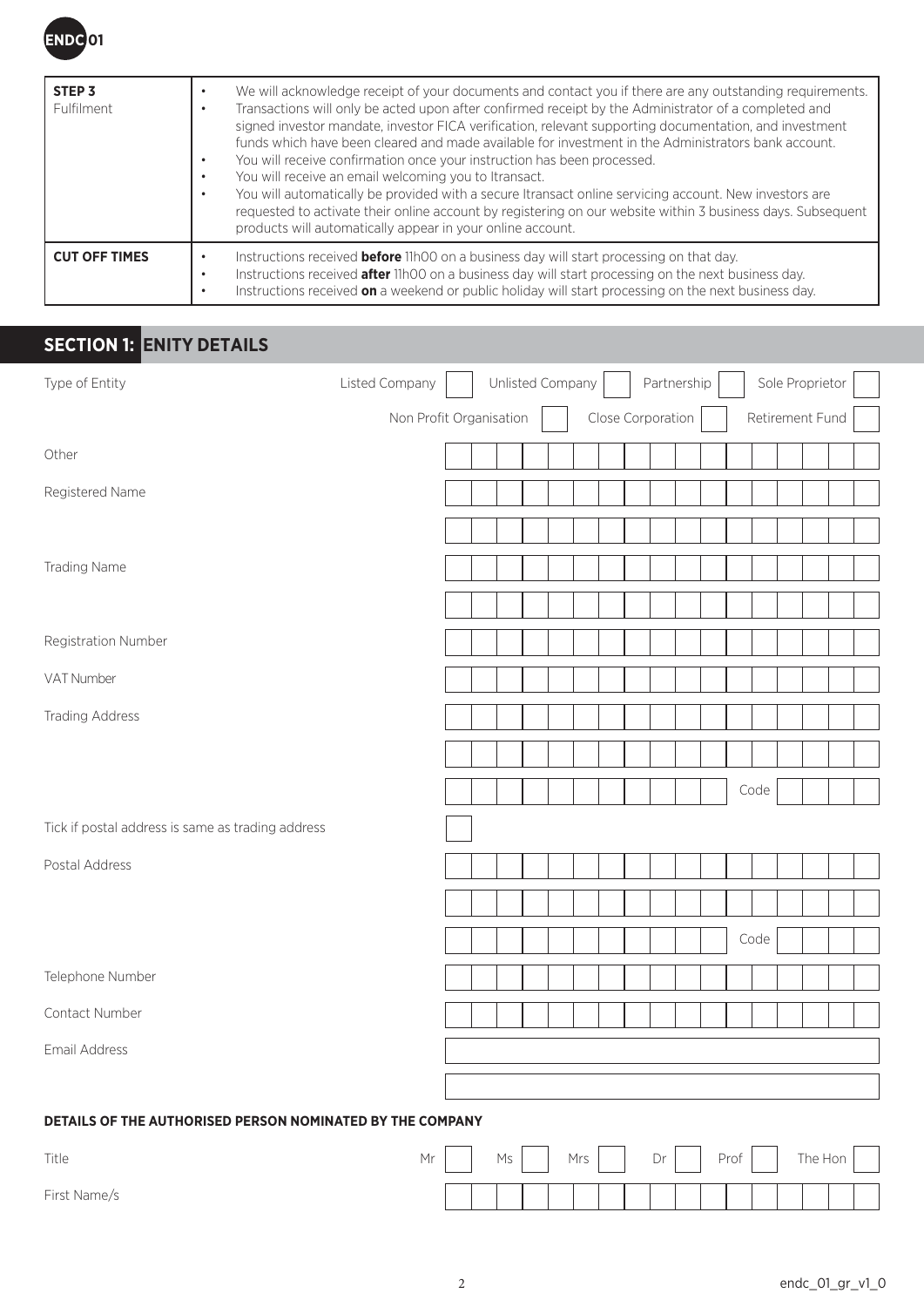

| Surname                      |  |  |  |  |  |  |  |  |  |
|------------------------------|--|--|--|--|--|--|--|--|--|
|                              |  |  |  |  |  |  |  |  |  |
| Nationality                  |  |  |  |  |  |  |  |  |  |
| Telephone Number             |  |  |  |  |  |  |  |  |  |
| Contact Number               |  |  |  |  |  |  |  |  |  |
| Email Address                |  |  |  |  |  |  |  |  |  |
| POLITICALLY EXPOSED PERSON/S |  |  |  |  |  |  |  |  |  |

Is the application being made on behalf of a legal entity where the authorised representative(s), ultimate beneficial owner(s) or any stakeholder of the applicant is a foreign prominent public official or a domestic prominent influential person?

If yes, please specify

 $Yes \mid \cdot \mid No$ 

# **SECTION 2: FOREIGN ACCOUNT TAX COMPLIANCE ACT (FATCA)**

(The Foreign Account Tax Compliance Act (FATCA) is a United States federal law requiring United States persons (including those living outside the U.S.) to have annually reported themselves and their non-U.S financial accounts to the Financial Crimes Enforcement Network (FINCEN), and requires all non-US (Foreign) Financial Institutions (FFI's) to search their records for suspected US persons for reporting their assets and identities to the US Treasury)

Is the Juristic person or its beneficiaries or shareholders registered for tax in another country other than South Africa?

| Yes | No |  |
|-----|----|--|
| Yes | No |  |

Is the Country of birth or Nationality of any other beneficiaries or shareholders not South Africa?

**All juristic persons are required to complete the Foreign Account Tax Compliance Act - Self Certification Form available on the Administrators website.**

# **SECTION 3: METHOD OF COMMUNICATION & PRIVACY OF PERSONAL INFORMATION (POPIA)**

### **Communication**

Please note that email will be used as the default method of communication by the Administrator. All communication with the Administrator by the Investor must also be via electronic means, which includes email and telephonic communications using the contact details provided in the last section of this form.

### **Protection of Personal Information**

You acknowledge that Itransact requires your personal information, as defined in the Protection of Personal Information Act of 2013 ('POPIA'), and consent to Itransact processing such information to open and administer your investment accounts. In addition, you expressly consent that Itransact may verify and process your personal information (including your voice and or biometric data) for security purposes and so as to comply with its obligations in terms of legislation. Itransact may transmit your personal information to third-party service providers for the purposes of storing and maintaining that information. Where information is transmitted to offshore providers, Itransact has confirmed that sufficient legislation and agreements are in place to ensure the protection of that information. Where directed by your financial adviser, Itransact will transmit your information to third-party service providers appointed by your adviser. We will only use personal information about you, your beneficiaries, and dependants in line with the Itransact Privacy Policy. Please refer to the Privacy Policy on the website for information about your rights and obligation in relation to your personal information.

### **Marketing**

Do you consent to receive occasional marketing information relating to your investment from the administrator?

Yes I INo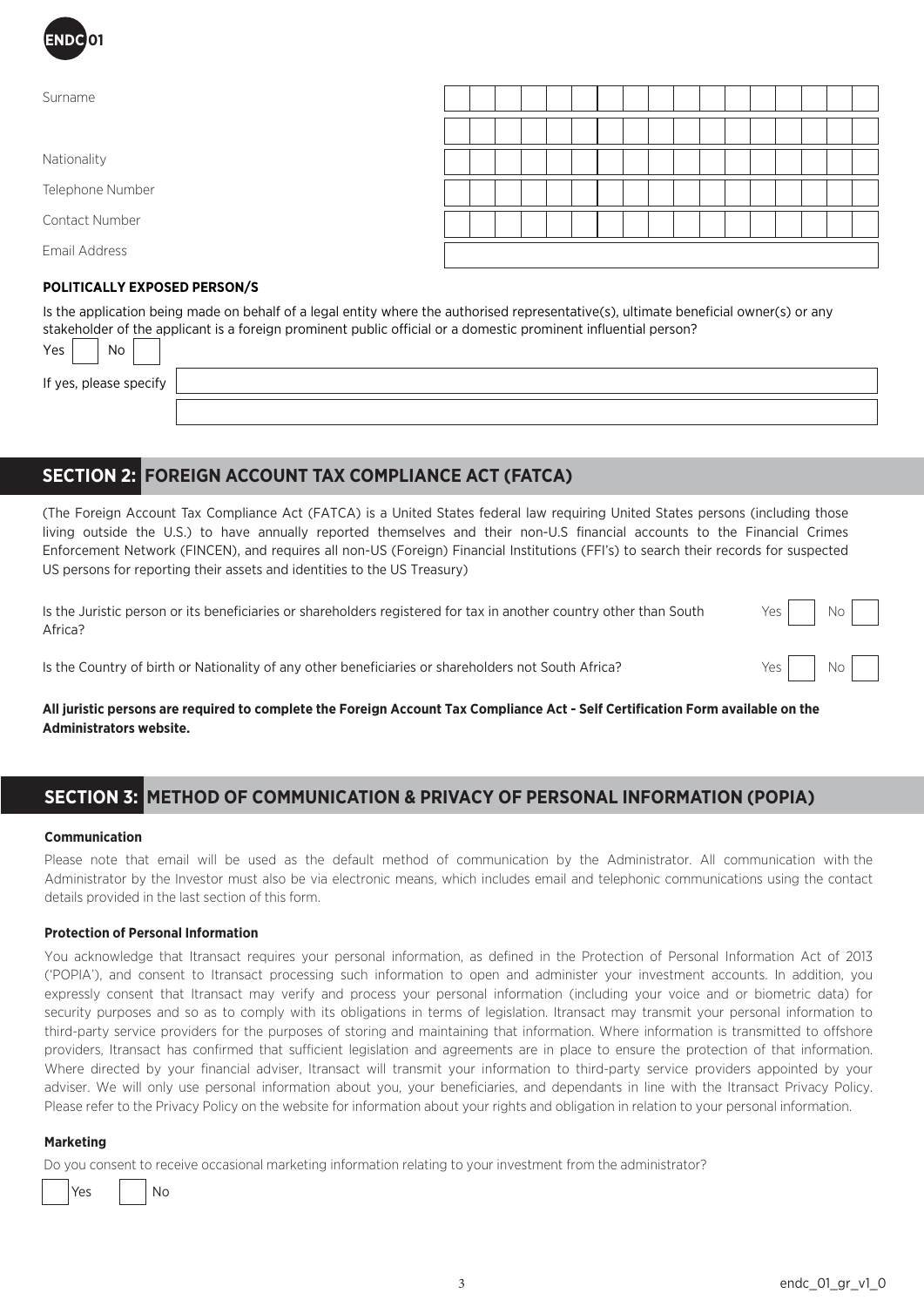

# **SECTION 4: INVESTMENT DETAILS**

### **Product Selection**

(Please indicate the name of the relevant available investment Product. The Product name and investment minimum will be determined by the Products underlying investment issuers documentation.)

| <b>Product Name</b>                                                 | <b>Amount in Rands</b>                                              |          |
|---------------------------------------------------------------------|---------------------------------------------------------------------|----------|
|                                                                     |                                                                     |          |
| <b>Amount in Words</b>                                              |                                                                     |          |
| <b>Source of Funds</b><br>(Note that you may need to provide proof) | Capital/Savings  <br>Existing Itransact Account<br>  Company profit | Donation |
|                                                                     | Other (Please Specify)                                              |          |

### **Method of Payment**

Lump-sum Investment (Please take note of the restrictions regarding the Itransact bank account details below)

### **ITRANSACT BANK ACCOUNT DETAILS**

For security reasons and to comply with the Financial Intelligence Crime Act (FICA) the Administrator must perform certain security checks with you as the investor before it may provide you with the bank details and investor reference to be used by you when making a lump sum investment.

**Once you have received the bank account details and reference number from the Administrator, and have made a payment, you are required to provide the Administrator with the proof of payment (copy of deposit slip or online payment confirmation) by submitting it via email to the email address stated on the first page of this application form. No transaction will be finalised without receiving theproof of deposit.**

Electronic fund transfers are recommended. If you make a deposit by cheque it may undergo a clearing period of between 10 and 15 business days with your bank before the funds are made available for investment.

### **SECTION 5: INVESTOR BANK DETAILS**

#### **(This bank account must be in the name of the legal entity stated in Section 1)**

| Name of Account Holder |  |  |  |  |  |  |  |  |  |
|------------------------|--|--|--|--|--|--|--|--|--|
|                        |  |  |  |  |  |  |  |  |  |
| Name of Bank           |  |  |  |  |  |  |  |  |  |
| Account Number         |  |  |  |  |  |  |  |  |  |
| <b>Branch Name</b>     |  |  |  |  |  |  |  |  |  |
| <b>Branch Code</b>     |  |  |  |  |  |  |  |  |  |
| Account Type           |  |  |  |  |  |  |  |  |  |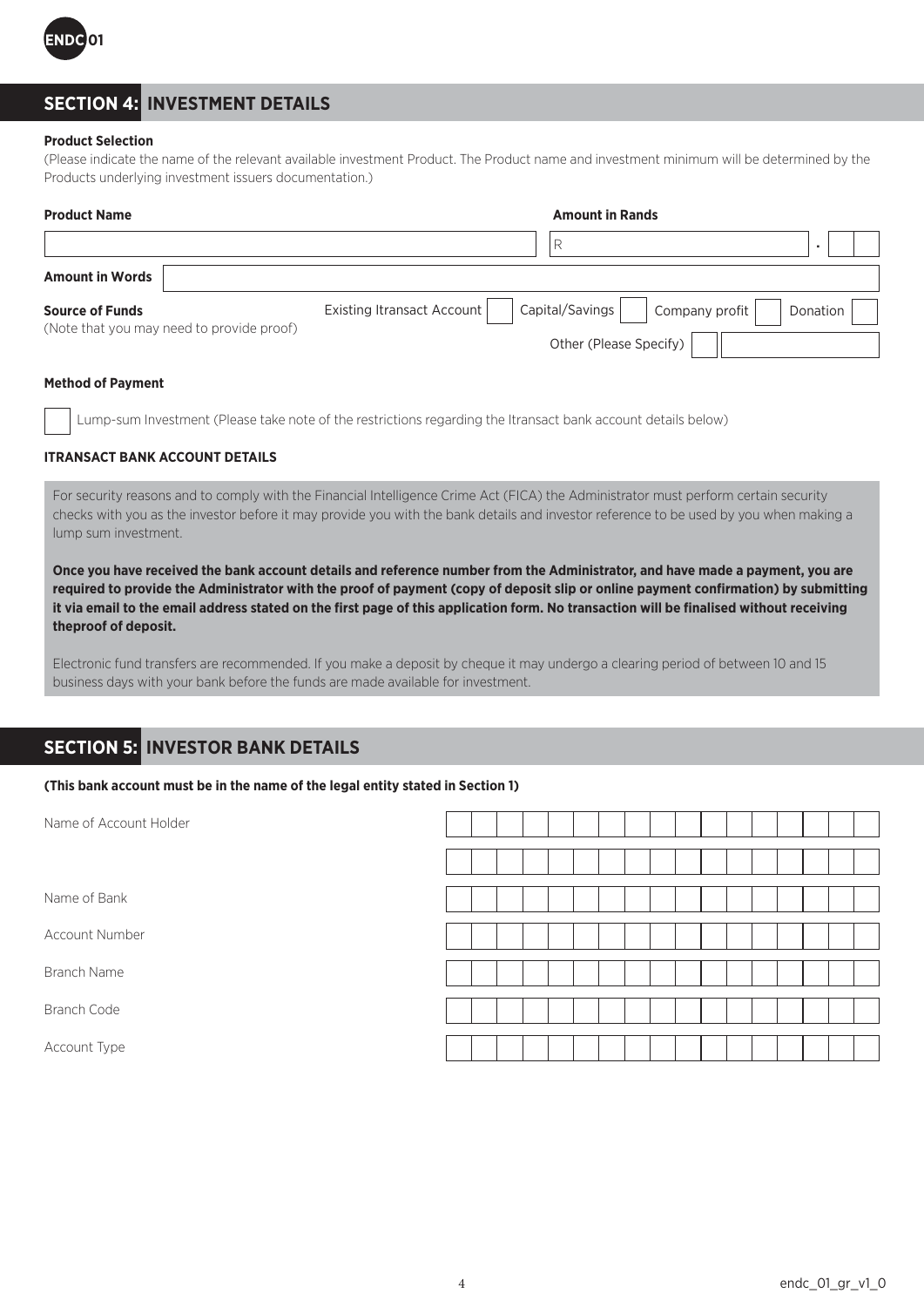

# **SECTION 6: INVESTOR DECLARATION**

With my signature appended to this application form, I hereby acknowledge, declare and confirm to and for the benefit of the Administrator and the Insurer that:

### **General**

The Investor, or where applicable, the Investor's authorised signatory, by appending their signature hereto, further states, declares, warrants, acknowledges, understands, confirms and consents that;

(Select one option only)

No Financial Services Provider has been appointed and that all references made to such shall not be applicable for as long as no such appointment is made.

A Financial Services Provider has been appointed to assist with this investment on a discretionary basis (in which case proof of authority must be provided by the investor to the Administrator)

A Financial Services Provider has been appointed to assist with this investment on a non-discretionary basis.

- 1. The Financial Adviser who actually recommended this investment to me and who advised me in respect of the completion and submission of this application form:
	- 1.1. is licensed and authorised by the Financial Services Conduct Authority "FSCA" as a Financial Services Provider (FSP) in terms of the FAIS act to provide the advice and financial services in terms of his/her FAIS licence(s) and read together with the conditions or restrictions applicable to his/her FAIS licence(s); and
	- 1.2. has provided me with sufficient particulars relating to the investment; and
	- 1.3. is authorised and mandated in all respects to act on my behalf, including, but not limited to, the making of representations and giving of warranties to the Product Issuer, the Insurer and the Administrator on my behalf, that are required in terms of the investment into the Policy; and
- 2. I have the responsibility to determine whether the Financial Adviser who recommended this investment to me has the necessary authorisation, and I understand that confirmation of the authorisation can be obtained from the "FSCA" by phoning the following toll-free number: +27 (0) 800 203 722; and
- 3. The Policy information contained in the Product Brochure has been fully and adequately explained to me by my Financial Adviser; and
- 4. I understand and comprehend that the value of the underlying investment and investment returns may fluctuate from day to day and that past investment returns are not providing me, as the investor, with a guarantee of similar future investment returns; and
- 5. I understand and comprehend all the fees and charges payable to the various persons and entities in terms of the Policy; and
- 6. I have read the Product Brochure, the Terms and Conditions and this application form and fully understand and comprehend the contents thereof and therefore consent to be legally bound by all the Policy Terms and Conditions; and
- 7. I confirm that neither the Issuer,Insurer nor the Administrator has given me any advice in respect of the tax, legal, accounting, regulatory and/or financial consequences of investing in the Policy and that I have obtained my own independent professional advice in respect of all these aspects; and
- 8. I state and declare that all the statements given in the application form are true and correct in every respect and that such statements, together with the Policy Summary, the Product Brochure and Policy Terms and Conditions, shall form the basis of the contract which is to be entered into with the Insurer, as well as the contract between the Investor and the Financial Adviser. In the event of any conflict between this document and that of any other documents as mentioned above, the Policy Terms and Conditions document will prevail; and
- 9. I warrant that all statements, declarations and representations by me in this Application Form are for the benefit of the Insurer and consent to my personal information being used by the Insurer and the Administrator in order to perform administration services in respect of this policy; and
- 10. My Financial Adviser is not an employee or agent of the Insurer or the Administrator and that the Insurer, or the Administrator cannot be held liable for any action or omission by me or my Financial Adviser on my behalf; and I have the responsibility to ensure that this Application Form and/or any instruction to the Administrator on behalf of the Insurer, or email is actually received; and
- 11. I have the responsibility to ensure that this Application Form and/or any instruction to the Administrator on behalf of the Insurer, or email is actually received; and
- 12. The investor confirms that he is not a United States Person or a resident/national in any of the UN Sanctioned countries jurisdictions or is an entity or a member of an entity, that is owned or controlled by any person or entity that is resident, located, incorporated or registered in the United States or any UN Sanctioned country nor a US person as defined in the Foreign Account Tax Compliance Act of the USA. In terms of the Financial Intelligence Centre Act, 2001, the Insurer or the FSP/Representative will require a certified copy of the Investor's identity document/passport, appropriate proof of the Investor's current residential address, together with certain personal and financial information. The information required will vary depending on the nature of the investor. The investor further acknowledges that, the Administrator will not be permitted to remit the proceeds of any sale or distribution until acceptable identification is provided. The investor also acknowledges that the money which he is investing is not derived from the "proceeds of unlawful activities", as defined in the Prevention of Organised Crime Act (POCA)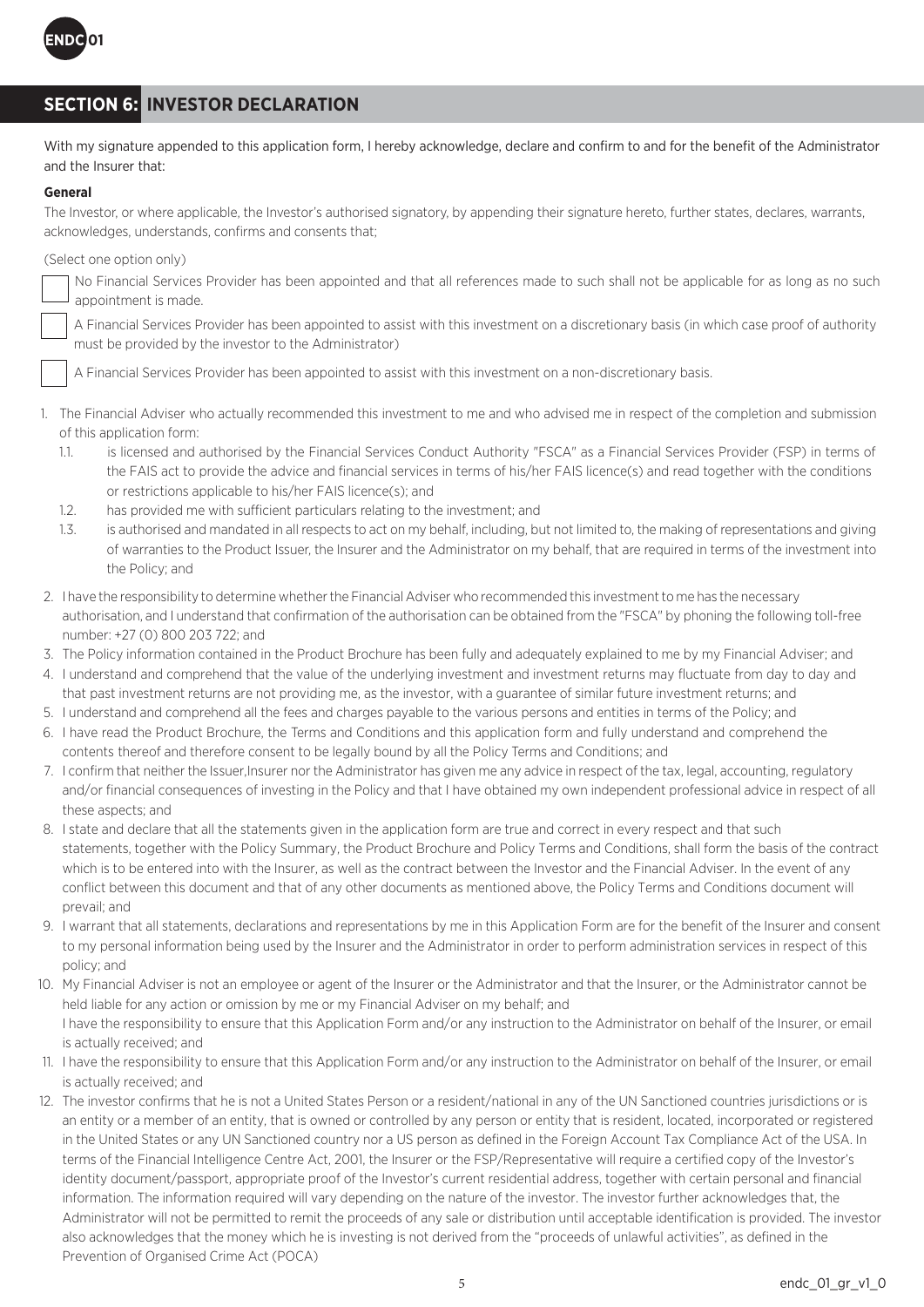

- 13. I understand that the Insurer and the Administrator may be obliged to disclose my personal information in terms of the requirements of any law;
- $_{14.}$  If I terminate or materially amend the appointment, authority or mandate of my Financial Adviser, it is and remains my responsibility to immediately advise the Administrator in writing of such termination or amendment whereupon (if applicable) the Administrator will cease payment of any or some fees, as the case may be, to the relevant Financial Adviser and/or according to the distribution agreement between the Administrator and the relevant Financial Adviser; and
- 15. I fully understand and comprehend that if I redeem or terminate my Endowment Policy earlier than the scheduled maturity date, the market value of the underlying investment less penalty fees will be payable. I understand that if I cancel the Endowment Policy within the cooling-off period, the investment amount less the cost of any benefits, the fees and charges of the investment and market or currency losses will be refunded to me, and that I will not receive any market growth or interest.
- If I have not appointed a Financial Adviser or FSP to assist me with this investment, then the references above to a Financial Adviser and FSP will not be applicable for as long as no such appointment is made by me and I confirm that: 16.

16.1. I have not received from the Administrator, the product issuer nor the Insurer any assurance, warranty or guarantee as to the expected results or financial or investment returns of the policy; and

16.2. I am capable of assessing and assuming the risks of whatsoever nature, and in fact accept and assume all the risks of, associated with, and related to the investment policy.

17. I authorised "The Administrator" to accept instructions on my behalf from a discretionary "FSP".

18. Where this application is signed in a representative capacity, I acknowledge and declare that I have the necessary authority to do so, and in the absence of the required authority that I may be held personally liable for performance in relation to this investment.

### **Fees and charges that apply to this product**

The fees that apply to each investment product are different and may be integrated into the Policy and the underlying instrument or charged as separate transactions. You should consult the specific Investment Product Media associated to this product for details about these charges before you confirm and accept them by entering them below.

| ,      % Once off financial advice fee (including Vat)                                                                      |
|-----------------------------------------------------------------------------------------------------------------------------|
| $\begin{bmatrix} 1 \\ 1 \end{bmatrix}$ $\begin{bmatrix} 0 \\ 1 \end{bmatrix}$ % Once off administration fee (including Vat) |
| ,      % Once off insurer fee (No Vat charged on endowment policy)                                                          |
|                                                                                                                             |

**Total once off fee for the period**

### **Additional fees and charges:**

,

I acknowledge that is I elect to:

a) Withdraw, partially withdraw or surrender my investment earlier than the scheduled maturity date; or b) Cede my rights in respect of the policy to a third party;

I may not receive the full amount back that I initially invested and in addition I will be liable to pay to the Administrator the following additional charges and/or fees;

• Cession Fee: R570,00 (Five Hundred and Seventy Rand) excluding VAT.

### **Acceptance of product terms and conditions**

By signing this application form, you acknowledge that you fully understand the latest terms and conditions associated to this product and the implications thereof. The terms and conditions are displayed separately from this application form and are available from (1) your financial adviser (2) from the Forms and Downloads section on the Administrator's website (www.itransact.co.za) or (3) by contacting the Administrator directly on the details available at the end of this application form.

I hereby acknowledge and understand that I will be legally bound by any contract entered into between the Issuer, Insurer and the Administrator in order to fulfil and deliver this instruction which I have authorised, and: I acknowledge that I understand and agree to the fees, charges and penalties applicable to this investment and, where applicable, have also discussed and agreed to them with my Financial Adviser, specifically the initial advice fee payable to my Financial Adviser as specified in this application form.

| Signature of the person/s who are duly authorised to act on<br>behalf of the legal entity stated in Section 1 | Date $(ddmmyyy)$ |  |  |  |  |  |  |  |  |  |  |  |  |  |  |
|---------------------------------------------------------------------------------------------------------------|------------------|--|--|--|--|--|--|--|--|--|--|--|--|--|--|
| Print Initials and Surname                                                                                    |                  |  |  |  |  |  |  |  |  |  |  |  |  |  |  |
|                                                                                                               |                  |  |  |  |  |  |  |  |  |  |  |  |  |  |  |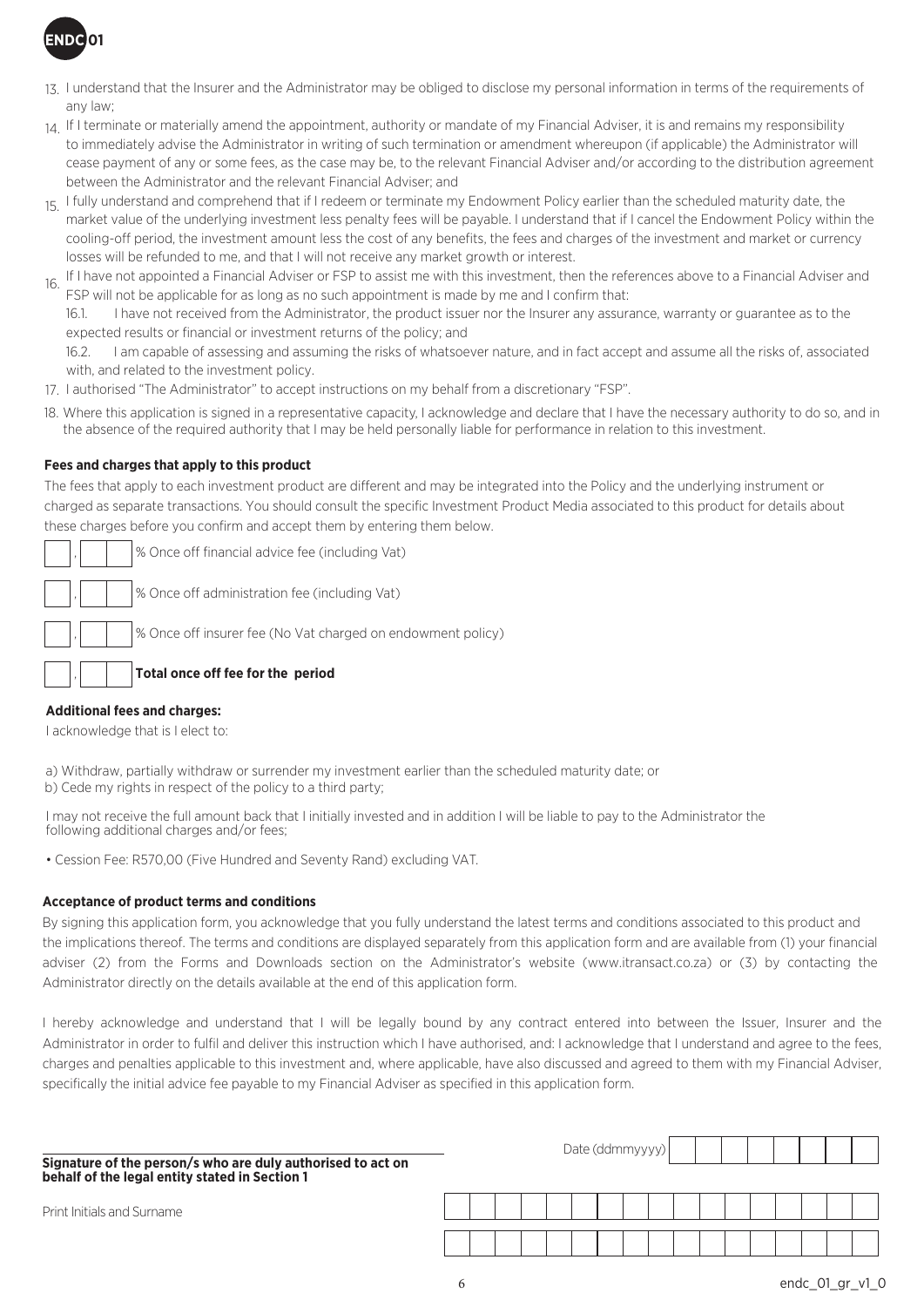

# **SECTION 7: FINANCIAL SERVICES PROVIDER DECLARATION (IF APPLICABLE)**

- 1. The Financial Services Provider ("FSP") through whom the application for an investment is being made, confirms that the FSP and the Financial Adviser named in section 9 are licensed (in the case of the FSP) and authorised (in the case of the Financial Adviser) to provide the relevant financial services in respect of the financial products to which this application relates. (A certified copy of the FSP licence in terms of the Financial Advisory and Intermediary Services Act, 2002, ("FAIS") must be supplied); and
- 2. The FSP specifically confirms that the FSP and the Financial Adviser are "fit and proper", as required by FAIS, to provide the relevant financial services in respect of the financial products to which the application relates; and
- 3. The FSP/authorised representative of the FSP by appending his/her signature hereto, states and declares the FSP/authorised representative of the FSP has read and understood the terms and conditions pertaining to this investment product and that the FSP will be bound by these terms and conditions insofar as such terms and conditions affect the FSP; and
- 4. The FSP warrants that all statements given by him/her/it in the application form are true and correct in every respect; and
- 5. The FSP/Financial Adviser will not negotiate fees in respect of the Policy which are higher than the maximums stipulated in section 7; and
- 6. The FSP further warrants and confirms that he/she/it has explained all the features of the Policy and its underlying investments to the Investor, including, but not limited to all the fees, costs, penalties and risks involved and has made all disclosures required in terms of FAIS to the Investor; and
- 7. The FSP is the primary accountable institution in terms of the regulations to the Financial Intelligence Centre Amendment Act, 2017 ("FICA"), in respect of the Investor; and
- 8. The FSP has established and verified the identity of the Investor, as required in terms of section 21 of FICA and all published and applicable sanction lists, before entering into a business relationship with him/her or before concluding any transactions with him/her or for and on his/her behalf with the Issuer, Insurer and the Administrator; and
- 9. The FSP will keep records of information relating to the Investor as is required in terms of section 22 of FICA; and
- 10. The FSP will provide the Administrator with any information and documentation requested by it in relation to the Investor, immediately on request; and
- 11. The FSP has read the terms and conditions pertaining to the investment policy, including but not limited to the Product Brochure, Application Form, Policy Terms and Conditions, as well as all the additional investment media pertaining to the policy and declares that the FSP fully understands and appreciates the content thereof; and
- 12. All statements given by the FSP in the Application Form are true and correct in every respect and that such statements shall form the basis of the contracts, which are to be entered into between the Investor, the FSP, the Administrator and the Insurer.

### **Please Select Applicable Option:**

The FSP is appointed on a non-discretionary basis

On a full discretionary basis, in which case proof of authority must be provided

| <b>Signature of Authorised Financial Services Provider/Representative</b> |  |  | Date (ddmmyyyy) |  |  |  |  |  |  |
|---------------------------------------------------------------------------|--|--|-----------------|--|--|--|--|--|--|
| Print Initials and Surname                                                |  |  |                 |  |  |  |  |  |  |
|                                                                           |  |  |                 |  |  |  |  |  |  |